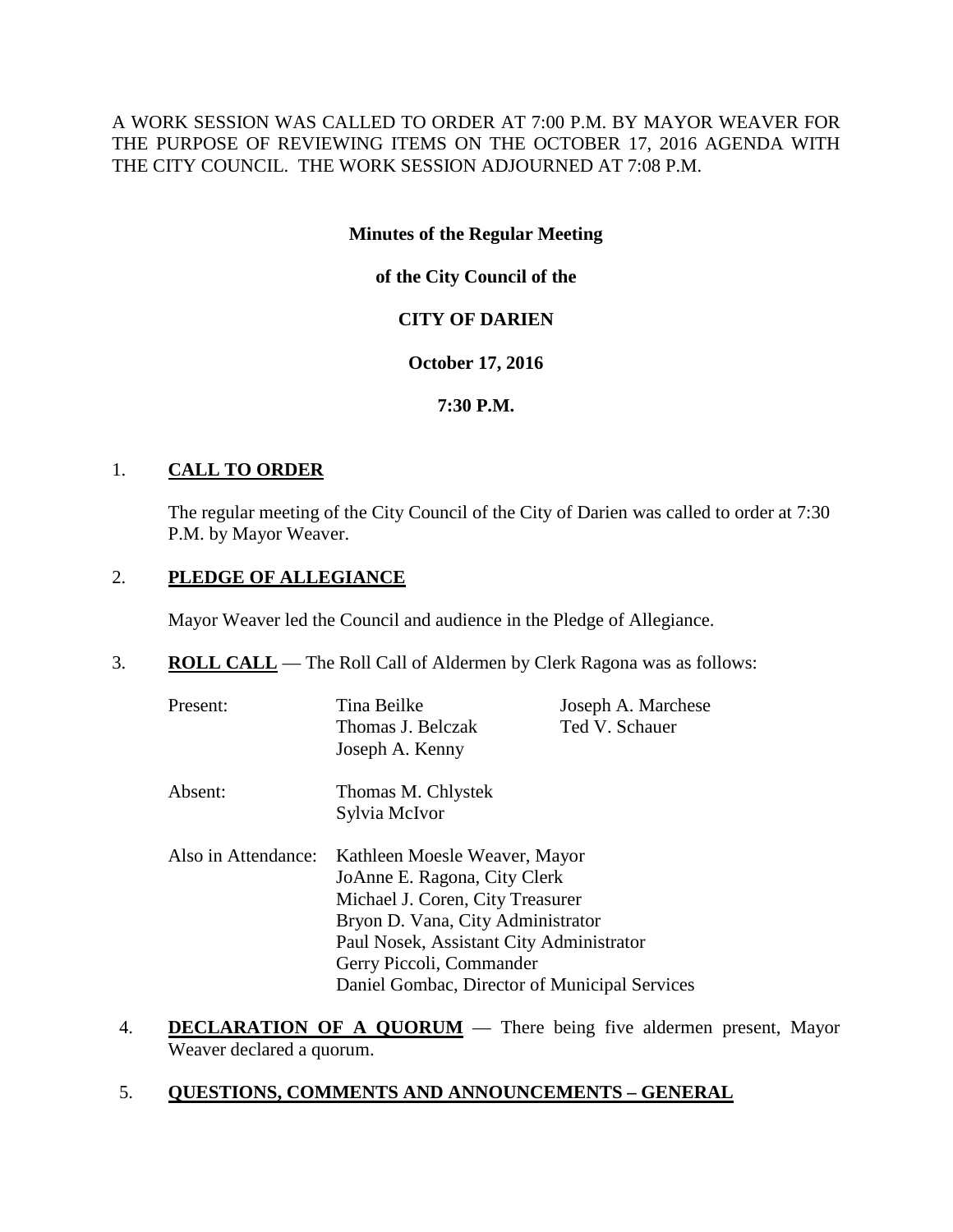David Weber, 7946 Stewart Drive, stated his concerns with the operation of the Bailey Park Homeowners Association. Mr. Weber provided Mayor Weaver with documentation. Mayor Weaver will ask City Attorney Murphey to follow up.

#### 6. **APPROVAL OF MINUTES** – October 3, 2016 City Council Meeting

It was moved by Alderman Marchese and seconded by Alderman Schauer to approve the minutes of the City Council Meeting of October 3, 2016.

| Roll Call: | Ayes:    | Belczak, Kenny, Marchese, Schauer                               |
|------------|----------|-----------------------------------------------------------------|
|            | Abstain: | Beilke                                                          |
|            | Nays:    | None                                                            |
|            | Absent:  | Chlystek, McIvor                                                |
|            |          | Results: Ayes 5, Nays 0, Absent 2<br><b>MOTION DULY CARRIED</b> |

#### 7. **RECEIVING OF COMMUNICATIONS**

Alderman Beilke commented that the resident, 6600 block of Bentley, who voiced concerns about the condition of Bentley Road was pleased with the completed roadway repair.

Alderman Kenny received communication from Mrs. Schaffer, 1900 block of Holly, regarding parkway trees causing damage to private property sidewalk and driveway. Director Gombac advised root pruning has been scheduled; a structural engineer will be consulted for an analysis of the foundation and driveway.

### 8. **MAYOR'S REPORT**

#### **A. DARIEN CHAMBER OF COMMERCE UPDATE**

Clare Bongiovanni was not in attendance. Mayor Weaver read the following statement on behalf of the Chamber Board of Directors:

"The Darien Chamber of Commerce will sponsor the 30<sup>th</sup> Annual DarienFest! Our Board of Directors are in the process of restructuring the organization and execution at this time to give the best DarienFest. Once again we will be including the local organizations and inviting the community to get involved in this Anniversary celebration. Stay tuned for more details."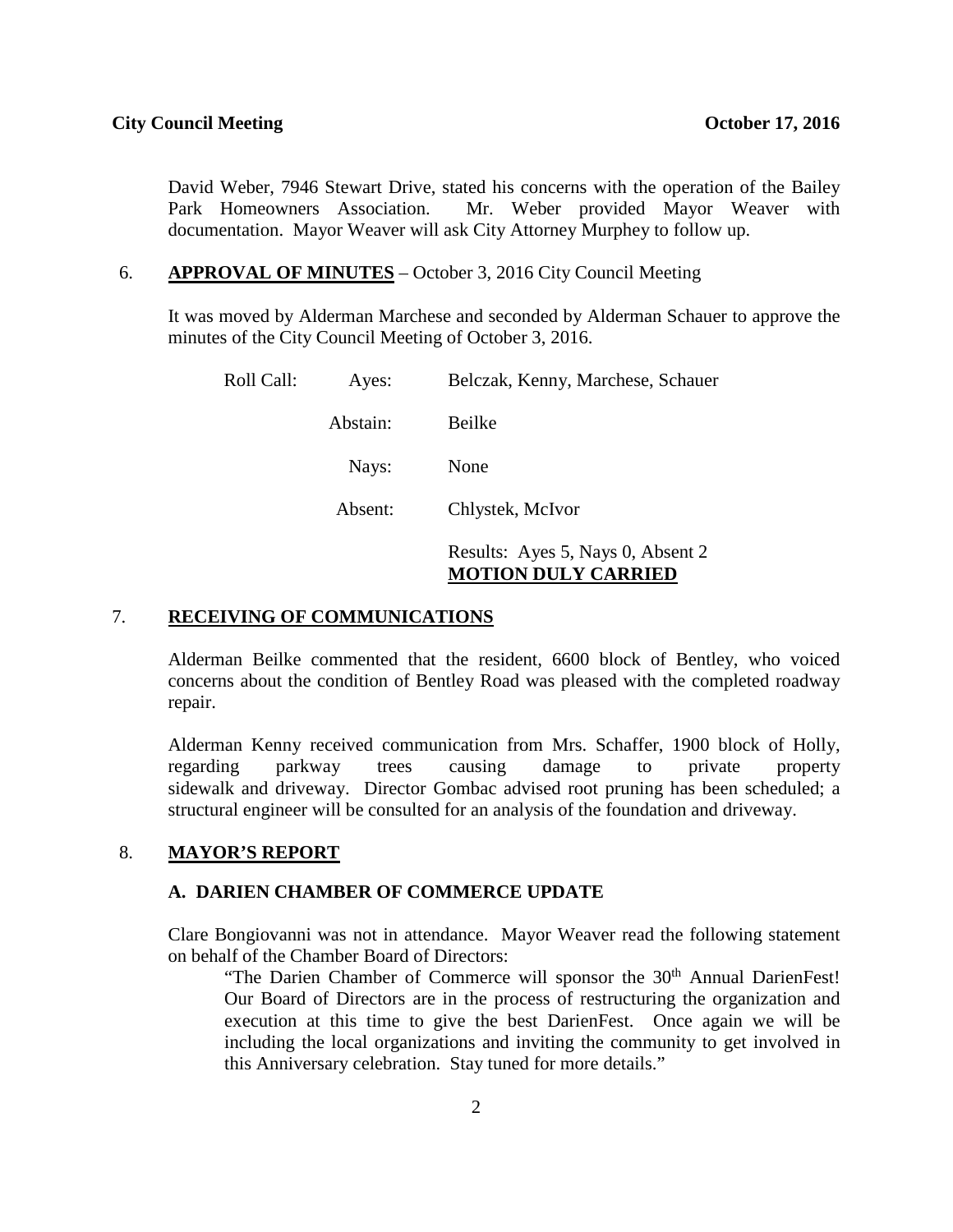#### **City Council Meeting October 17, 2016**

Mayor Weaver announced HCS Family Services will be hosting a Mobile Pantry on Saturday, October 29, 2016 at Darien City Hall providing food at no cost to low income individuals and families in need. Registration begins at 8:30 A.M; food distribution begins at 10:00 A.M. Information will be available on the City website.

## 9. **CITY CLERK'S REPORT**

#### **A. 2016 VEHICLE STICKER LOTTERY**

Clerk Ragona provided a brief history of the Darien Identification Vehicle Sticker Program and shared the list of non-profit organizations that were offered the opportunity to participate. Clerk Ragona advised the eligible Darien Community organizations that expressed an interest in the vehicle sticker lottery were: Darien Chamber of Commerce, Darien Historical Society, and VFW Darien Memorial Post 2838. Clerk Ragona conducted the lottery; the winner was VFW Darien Memorial Post 2838.

#### 10. **CITY ADMINISTRATOR'S REPORT**

Administrator Vana announced the Goal Setting Session will be held on October 26, 2016; packets will be going out by October 20, 2016.

## 11. **DEPARTMENT HEAD INFORMATION/QUESTIONS**

## **A. POLICE DEPARTMENT MONTHLY REPORT – SEPTEMBER 2016**

The September 2016 Police Department Monthly Report is available on the City website.

Commander Piccoli provided an update on the Hinsdale South High School incident that occurred on October 3, 2016, where a student advised Darien Police Department about a posting made on social media that was threatening. The juvenile is in custody and has a court appearance scheduled for October 19, 2016. As the investigation is ongoing, limited information could be shared. Commander Piccoli commented the Police Department, States Attorney's Office, and Hinsdale Township High School District 86 are working together. He commended Detective Jeff Simek and Officer Rich Stutte for their efforts.

Commander Piccoli advised burglaries to motor vehicles and homes are still occurring; he encouraged residents to keep doors locked and valuables out of sight to eliminate crimes of opportunity.

Commander Piccoli responded to questions from Council.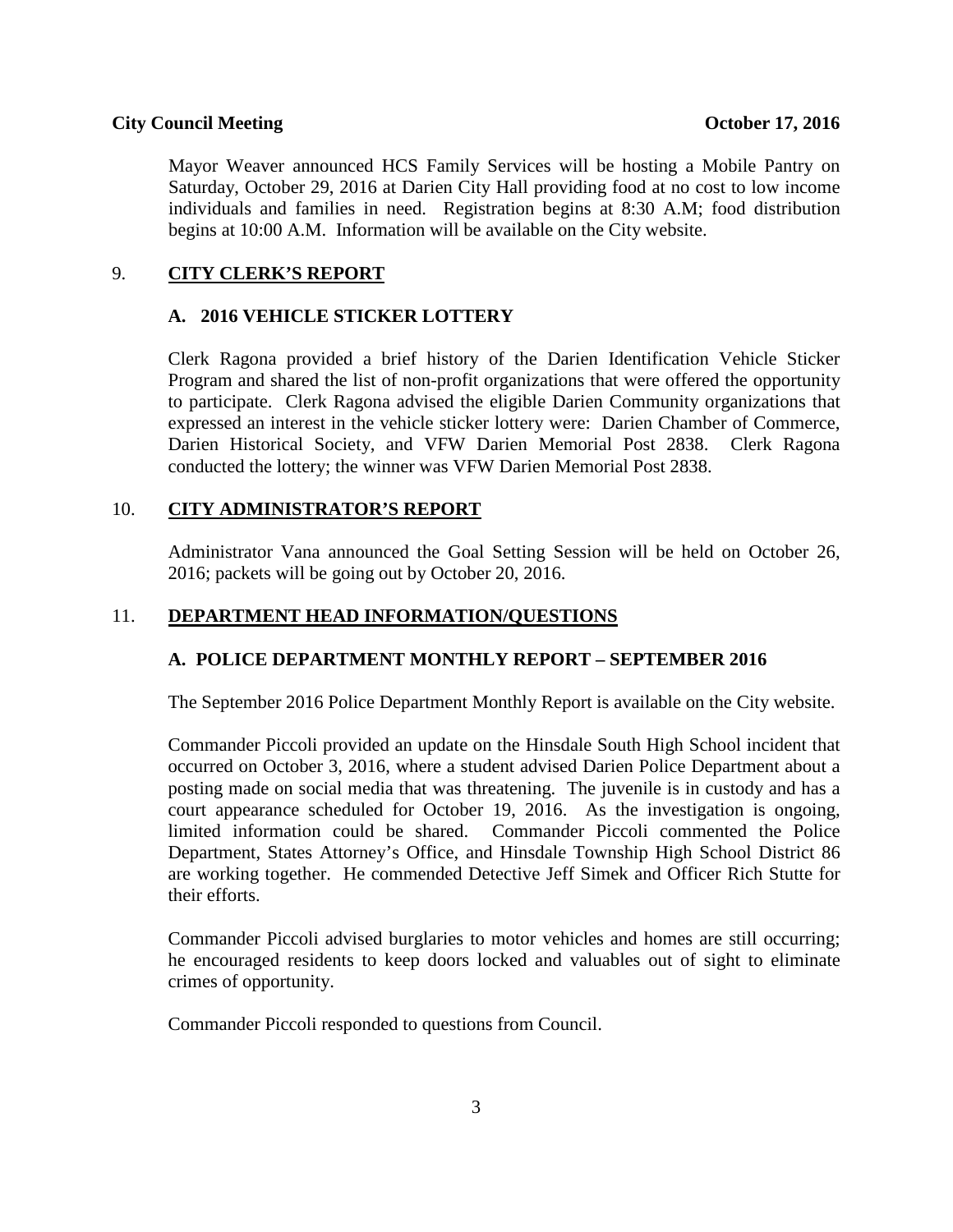### **B. MUNICIPAL SERVICES**

Director Gombac provided the following update:

- Announced Nothing Bundt Cakes will be moving to Darien Pointe Plaza before the holidays.
- Reviewed a powerpoint presentation regarding the water retention/detention issues at Birchwood Park.

Director Gombac addressed questions from Council.

### 12. **TREASURER'S REPORT**

#### **A. WARRANT NUMBER 16-17-12**

It was moved by Alderman Belczak and seconded by Alderman Beilke to approve payment of Warrant Number 16-17-12 in the amount of \$778,207.41 from the enumerated funds, and \$235,360.96 from payroll funds for the period ending 09/29/16; for a total to be approved of \$1,013,568.37.

| Roll Call: | Ayes:   | Beilke, Belczak, Kenny, Marchese, Schauer                       |
|------------|---------|-----------------------------------------------------------------|
|            | Nays:   | None                                                            |
|            | Absent: | Chlystek, McIvor                                                |
|            |         | Results: Ayes 5, Nays 0, Absent 2<br><b>MOTION DULY CARRIED</b> |

## **B. TREASURER'S REPORT – SEPTEMBER 2016**

Treasurer Coren reviewed year-to-date sources of revenue, expenditures, and fund balances through the month of September 2016:

| General Fund:             | Revenue \$7,950,771; Expenditures \$5,321,106      |
|---------------------------|----------------------------------------------------|
|                           | Current Balance \$2,607,358                        |
| Water Fund:               | Revenue \$3,657,331; Expenditures \$2,453,624;     |
|                           | Current Balance \$803,708                          |
| Motor Fuel Tax Fund:      | Revenue \$230,894; Expenditures \$141,622; Current |
|                           | <b>Balance \$357,786</b>                           |
| Water Depreciation Fund:  | Revenue \$577; Expenditures \$572,624; Current     |
|                           | Balance (\$172,047)                                |
| Capital Improvement Fund: | Revenue \$117,797; Expenditures \$2,893,203;       |
|                           | Current Balance \$6,185,431                        |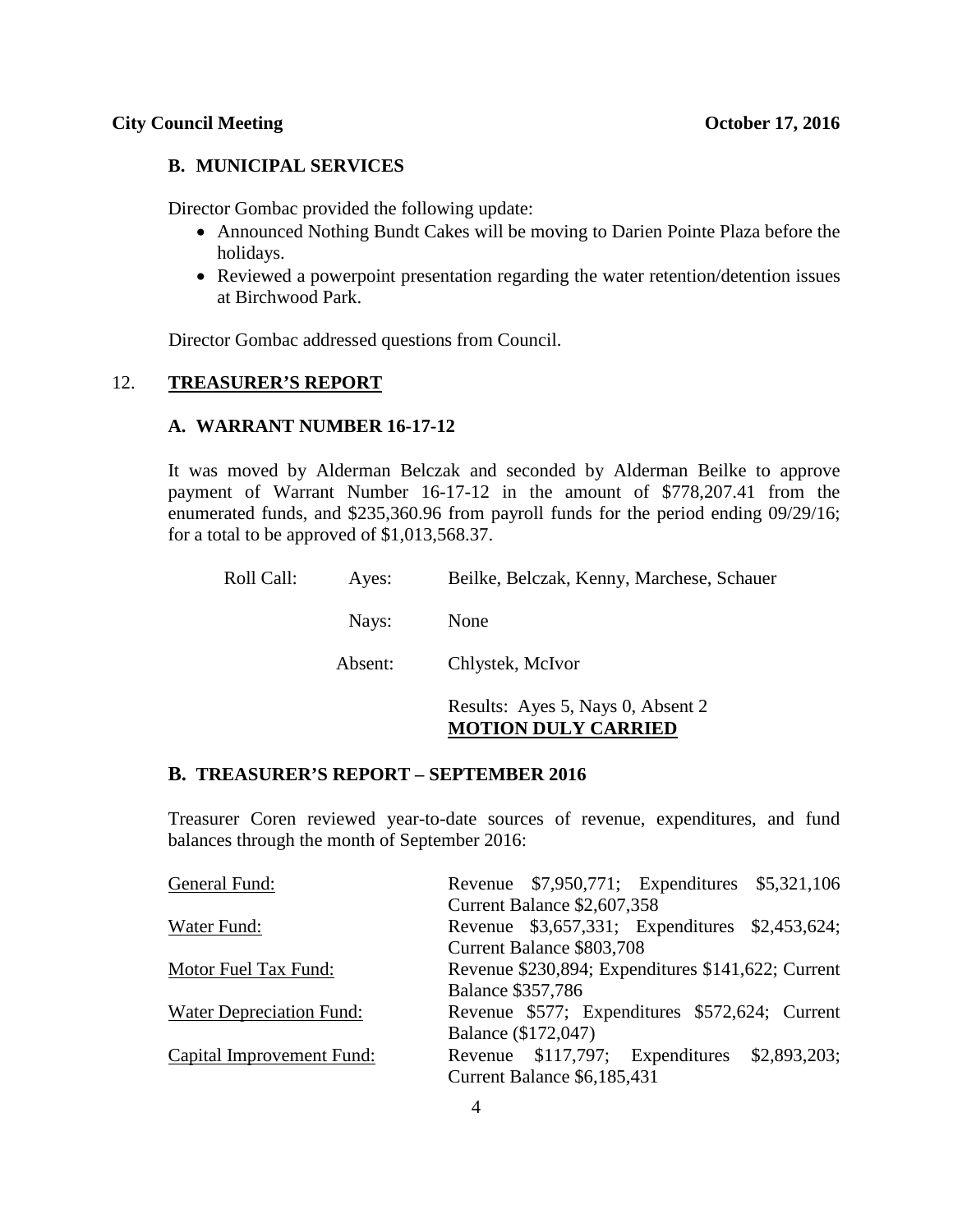#### **City Council Meeting October 17, 2016**

Capital Projects Debt Service Fund: No activity

#### 13. **STANDING COMMITTEE REPORTS**

**Administrative/Finance Committee** – Chairman Schauer advised the next meeting of the Administrative/Finance Committee is scheduled for November 7, 2016 at 6:00 P.M.

**Municipal Services Committee** – Chairman Marchese announced the next meeting of the Municipal Services Committee is scheduled for October 24, 2016 at 6:30 P.M.

**Police Committee** – Clerk Ragona advised the next meeting of the Police Committee is scheduled for November 21, 2016 at 6:00 P.M. in the Police Department Training Room.

**Police Pension Board** – Liaison Coren announced the next quarterly meeting of the Police Pension Board is scheduled for Thursday, October 27, 2016 at 7:00 P.M. in the Police Department Training Room.

#### 14. **QUESTIONS AND COMMENTS – AGENDA RELATED**

Alderman Beilke inquired if the amount of \$48,240 noted in Consent Agenda Item B was budgeted; Administrator Vana confirmed the item was included in the budget.

#### 15. **OLD BUSINESS**

There was no Old Business.

#### 16. **CONSENT AGENDA**

It was moved by Alderman Schauer and seconded by Alderman Beilke to approve by Omnibus Vote the following items on the Consent Agenda:

## **A. CONSIDERATION OF A MOTION TO APPROVE THE TAX LEVY DETERMINATION FOR GENERAL AND SPECIAL PURPOSES FOR FISCAL YEAR 2016-2017**

**B. RESOLUTION NO. R-94-16 A RESOLUTION AUTHORIZING THE CITY ADMINISTRATOR TO ENTER INTO AN AGREEMENT WITH AIS, INC TO PROVIDE INFORMATION TECHNOLOGY SERVICES FOR THE CITY OF DARIEN IN THE ANNUAL AMOUNT OF \$48,240.00 AND A ONE TIME CHARGE OF \$5,572.00 FOR EQUIPMENT AND SET UP**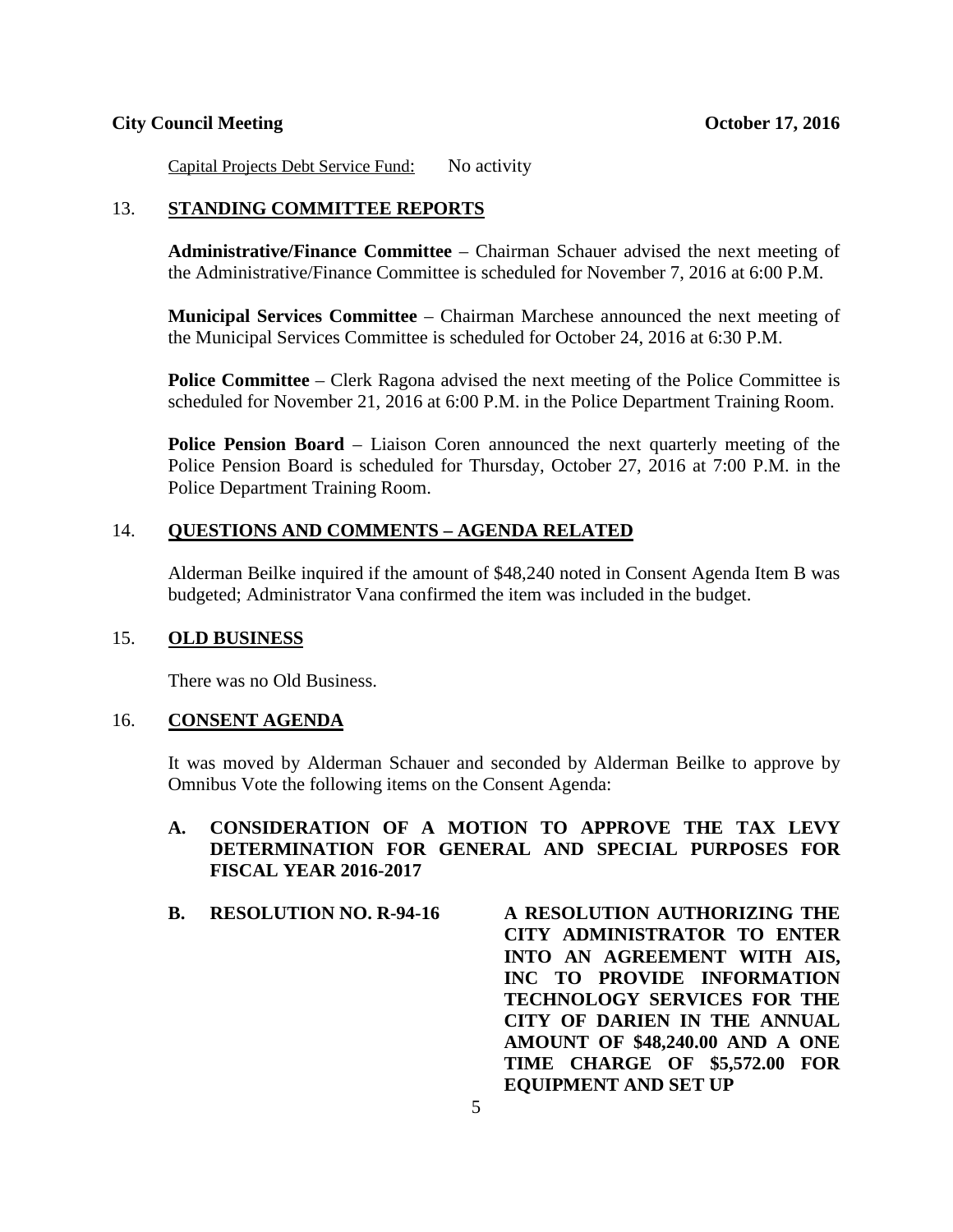Roll Call: Ayes: Beilke, Belczak, Kenny, Marchese, Schauer Nays: None Absent: Chlystek, McIvor

## Results: Ayes 5, Nays 0, Absent 2 **MOTION DULY CARRIED**

#### 17. **NEW BUSINESS**

## **A. CONSIDERATION OF A MOTION TO APPROVE A RESOLUTION AUTHORIZING A PRIVATE PROPERTY-DEVELOPMENT STORM WATER MANAGEMENT ASSISTANCE PROJECT FOR 8421 AND 8425 CREEKSIDE LANE WITH J&R LANDSCAPING AND TREE SERVICES IN AN AMOUNT NOT TO EXCEED \$10,984.60**

It was moved by Alderman Belczak and seconded by Alderman Marchese to approve the motion as presented.

| <b>RESOLUTION NO. R-95-16</b> | A RESOLUTION AUTHORIZING A             |
|-------------------------------|----------------------------------------|
|                               | <b>PRIVATE</b><br>PROPERTY-            |
|                               | DEVELOPMENT STORM WATER                |
|                               | <b>MANAGEMENT</b><br><b>ASSISTANCE</b> |
|                               | <b>PROJECT FOR 8421 AND 8425</b>       |
|                               | <b>CREEKSIDE LANE WITH J&amp;R</b>     |
|                               | <b>LANDSCAPING AND TREE SERVICES</b>   |
|                               | IN AN AMOUNT NOT TO EXCEED             |
|                               | \$10,984.60                            |

- Roll Call: Ayes: Beilke, Belczak, Marchese, Schauer
	- Nays: Kenny

Absent: Chlystek, McIvor

Results: Ayes 4, Nays 1, Absent 2 **MOTION DULY CARRIED**

# 18. **QUESTIONS, COMMENTS AND ANNOUNCEMENTS – GENERAL**

Alderman Marchese thanked residents and the City for supporting Lions Club Candy Days.